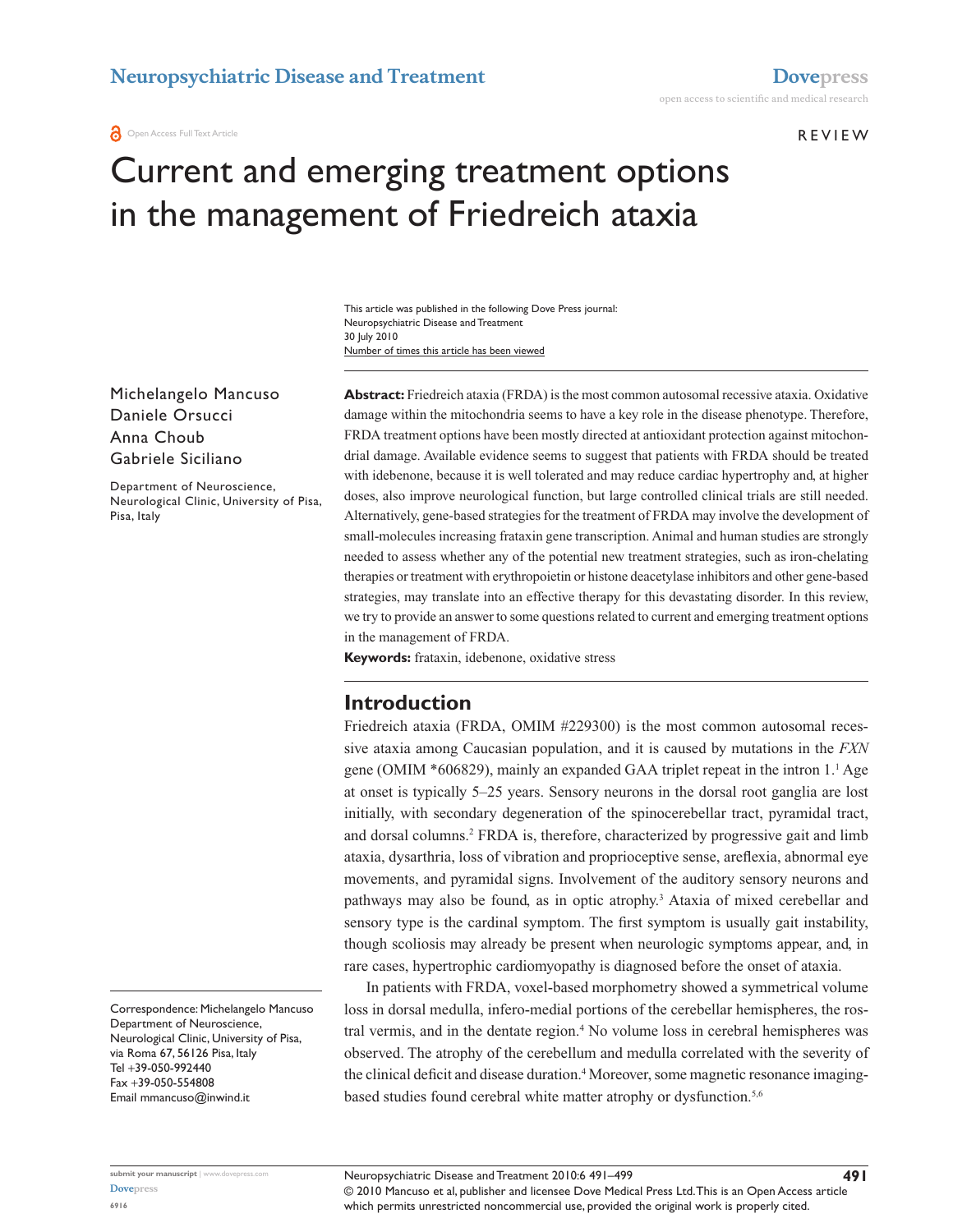A possible manifestation of this disease is hypertrophic cardiomyopathy, described in up to two-third of patients with FRDA.<sup>7</sup> Ventricular arrhythmias can also occur. Later in the course of the disease, the hypertrophied heart can develop systolic dysfunction and heart failure and arrhythmias are possible causes of death in these patients.<sup>8</sup> Diabetes, scoliosis, and pes cavus are other possible manifestations of FRDA. Clinical course is variable, but on average 10–15 years after onset, patients lose the ability to walk, stand, and sit without support.<sup>3</sup> Age at diagnosis, which may incorporate other genetic and environmental factors, may be more important than GAA length in predicting cardiomyopathy, scoliosis, and disease progression.<sup>9</sup>

In FRDA the genetic abnormality results in the deficiency of frataxin, a protein targeted to the mitochondrion.10 In about 98% of patients, the disease is caused by a triplet GAA expansion within the first intron of the frataxin gene on chromosome 9q13, which impedes transcription of the gene and limits protein production.<sup>1,11</sup> The repeat expansions can range from 70 to 90 repeats (normal less than 40) to over 1,000, with inverse correlation of age at onset, severity of the disease, and associated systemic symptoms.<sup>2</sup> Heterozygous carriers are clinically healthy. FRDA is the most common disease-causing triplet-repeat expansion identified so far, about 1 in 100 Europeans being a carrier. No other disease has been recognized to date to be caused by an expansion of GAA triplets.<sup>3</sup> Some patients are compound heterozygotes with the GAA expansion in one allele and one of a variety of point mutations in the other allele.<sup>2</sup> The FRDA-associated expansion shows instability when transmitted from parent to child. Expansions and contractions can both be observed and are equally likely after maternal transmission, whereas contractions are most common after paternal transmission.<sup>3</sup> In this regard, FRDA resembles the other diseases associated with very large expansions in noncoding regions, including fragile X syndrome and myotonic dystrophy, and differs from the diseases that are caused by CAG repeats in coding regions, such as dominant ataxias and Huntington disease, in which size increases typically occur after paternal transmission.<sup>3</sup>

## **FRDA pathogenetic theories and their relevance for therapeutic approaches**

Although the exact physiological function of frataxin is not known, its involvement in iron–sulfur cluster biogenesis has been suggested.12 Frataxin iron-binding capacity is quite robust. Even when 5 of the most conserved residues from the putative iron-binding region are altered, at least 2 iron atoms per monomer can be bound.13 Current evidence suggests that loss of frataxin impairs mitochondrial iron handling<sup>14</sup> and respiratory chain function and contributes to increased oxidative stress and cellular damage.<sup>2</sup>

In a conditional knockout mouse model where frataxin was removed from the heart, transferrin receptor-1 was upregulated, resulting in increased iron uptake from transferrin.15 There is also marked downregulation of ferritin that is required for iron storage and decreased expression of the iron exporter, ferroportin 1, leading to decreased cellular iron efflux. The increased mitochondrial iron uptake is facilitated by upregulation of the mitochondrial iron transporter, mitoferrin 2.15 This stimulation of iron uptake probably attempts to rescue the deficit in mitochondrial iron metabolism that is due to downregulation of mitochondrial iron utilization (heme and iron–sulfur cluster synthesis and iron storage in mitochondrial ferritin). Therefore, increased mitochondrial iron uptake coupled with decreased utilization and release leads to mitochondrial iron-loading.16

Abnormalities of the neuronal cytoskeleton due to oxidative stress and increased protein glutathionylation have been also suggested to have a potential role in FRDA.<sup>17</sup> Oxidative damage within the mitochondria seems to have a key role in the disease phenotype.18 A combined deficiency of a Krebs-cycle enzyme, aconitase, and 3 mitochondrial respiratory-chain complexes was reported in endomyocardial biopsy samples from patients with this disorder.<sup>19</sup> All 4 enzymes share iron – sulfur clustercontaining proteins that are damaged by iron overload through generation of oxygen free radicals.19 Using phosphorus magnetic resonance spectroscopy, Lodi et al<sup>20</sup> demonstrated a maximum rate of muscle mitochondrial adenosine triphosphate (ATP) production below the normal range in all the 12 studied FRDA patients and a strong negative correlation between mitochondrial ATP production and the number of GAA repeats in the smaller allele, suggesting that FRDA is a nuclear-encoded mitochondrial disorder.<sup>20</sup> Moreover, Giacchetti et al $2<sup>1</sup>$  reported an influence of the mitochondrial DNA polymorphisms on the FRDA phenotype. These authors studied 99 patients with FRDA and 48 control individuals, all from southern Italy. They found that patients belonging to the haplogroup U class had a delay of 5 years in the disease onset and a lower rate of cardiomyopathy.<sup>21</sup> Mitochondrial DNA polymerase (*POLG*) CAG repeat instability has been also proposed as a predisposing factor that, in combination with environmental risk factors, may affect age of onset and FRDA progression.<sup>22</sup> For the described reasons, FRDA treatment options have been mostly directed at antioxidant protection against mitochondrial damage. Interestingly,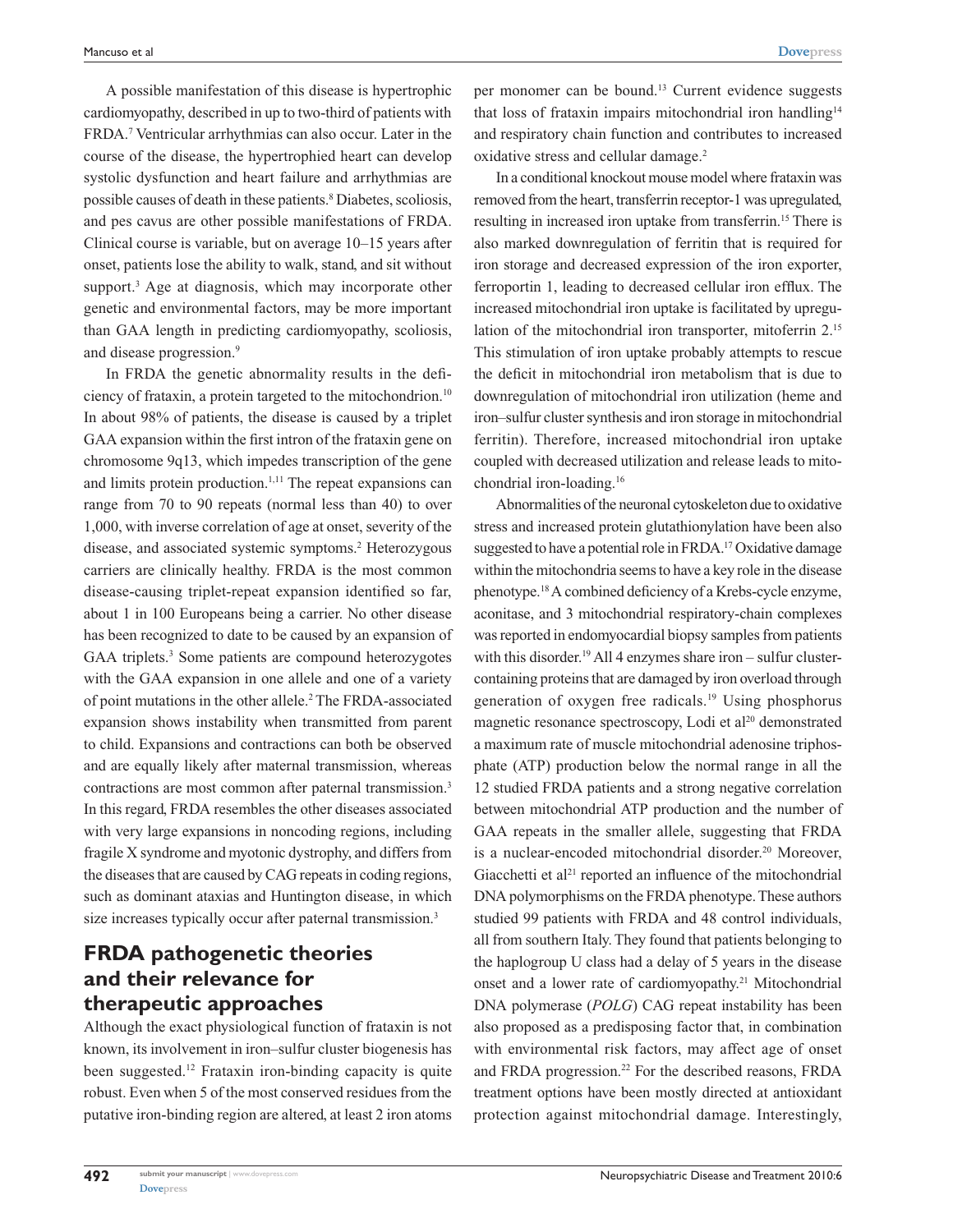other studies demonstrated that in FRDA mitochondrial iron accumulation did not induce oxidative stress and that FRDA is a neurodegenerative disease not associated with oxidative damage.<sup>23</sup>

To date, no randomized controlled trial using antioxidants or any other pharmacological treatment has shown significant benefit on neurological symptoms associated FRDA.<sup>24</sup> Moreover, the design of clinical trials in FRDA presents some problems, such as the lack of reliable biomarkers that correlate with clinical dysfunction and the rarity of the condition. Therefore, therapeutic strategies are still unclear. In this review, we try to provide an answer to some questions related to current and emerging treatment options in the management of FRDA. References for this review were identified by searches of PubMed until May 2010 with the term "Friedreich\*"; articles especially considering potential therapeutic approaches were considered. Emphasis was placed on comprehensive reviews and original articles published after 1998. Other articles were identified through references from relevant articles. Only papers published in English were reviewed.

# **Which pharmacological agents were effective in FRDA cellular and animal models?**

#### PPARγ agonists

A recent microarray analysis of heart and skeletal muscle in a mouse model of frataxin deficiency showed molecular evidence of increased lipogenesis in skeletal muscle, and alteration of fiber-type composition in heart, consistent with insulin resistance and cardiomyopathy, respectively.<sup>25</sup> Since the peroxisome proliferator-activated receptor gamma (PPARγ) pathway is known to regulate both processes, dysregulation of this pathway may play a role in FRDA. PPARγ coactivator 1-alpha (PGC-1a) downregulation may contribute to the blunted antioxidant response observed in cells from FRDA patients.26 PGC-1a is a transcriptional master regulator of mitochondrial biogenesis and antioxidant responses, and can be restored by agonist pioglitazione in FRDA cells,<sup>26</sup> suggesting a potential therapeutic approach for FRDA. Moreover, Marmolino et al<sup>27</sup> investigated the effect of another PPARγ agonist (Azelaoyl PAF) on the frataxin protein and mRNA expression profile in human neuroblastoma cells (SKNBE) and primary fibroblasts from skin biopsies from FRDA patients and healthy controls. Azelaoyl PAF increased both messenger RNA and protein levels of intracellular frataxin in SKNBE cells and fibroblasts from FRDA patients.<sup>27</sup>

#### Iron chelators

Iron chelators that target the mitochondrion have been proposed (ie, deferiprone).<sup>28,29</sup> Adding the chelator deferiprone at clinical concentrations to inducibly frataxin-deficient HEK-293 cells resulted in chelation of mitochondrial labile iron, involved in oxidative stress.30 This led to restoration of impaired mitochondrial membrane and redox potentials, increased ATP production and oxygen consumption, and attenuation of mitochondrial DNA damage and reversal of hypersensitivity to apoptosis.<sup>30</sup> On the other hand, a direct consequence of chelating mitochondrial free iron in various cell systems is a concentration and time-dependent loss of aconitase activity, which was shown to precede decreased cell proliferation.<sup>31</sup> Therefore, if chelating excessive mitochondrial iron may be beneficial at some stage of the disease, attention should be paid to not fully deplete mitochondrial iron store.<sup>31</sup> Li et al<sup>32</sup> investigated the regulation of frataxin expression by iron and reported that frataxin mRNA levels decreased significantly in multiple human cell lines treated with the iron chelator desferal. In addition, frataxin mRNA and protein levels decreased in fibroblast and lymphoblast cells derived from both normal controls and from patients with FRDA.<sup>32</sup> Lymphoblasts and fibroblasts of FRDA patients show evidence of cytosolic iron depletion, which may occur as frataxin-deficient cells overload their mitochondria with iron,<sup>32</sup> as already discussed. Therapeutic efforts should focus on an approach that combines iron removal from mitochondria with a treatment that increases cytosolic iron levels to maximize residual frataxin expression in FRDA patients.32

#### Antioxidant agents

Coenzyme Q10 has been widely used for the treatment of neurodegenerative disorders, as well as its analog idebenone, which shares an identical modified parahydroxybenzoate ring with Coenzyme Q10, but has a short carbon tail. Idebenone was cytoprotective in fibroblasts from patients with FRDA.<sup>33</sup> Because of the role of mitochondrial oxidative damage in FRDA, Jauslin et  $al<sup>34</sup>$  compared the efficacy of mitochondria-targeted and untargeted antioxidants derived from coenzyme Q10 and from vitamin E at preventing oxidative stress-induced cell death in cultured fibroblasts from FRDA patients in which glutathione synthesis was blocked. Ubiquinones have been shown to protect mitochondria from oxidative damage, but only a small proportion of externally administered ubiquinone is taken up by mitochondria.<sup>35</sup> Conjugation of the lipophilic triphenylphosphonium cation to a ubiquinone moiety has produced a compound, MitoQ,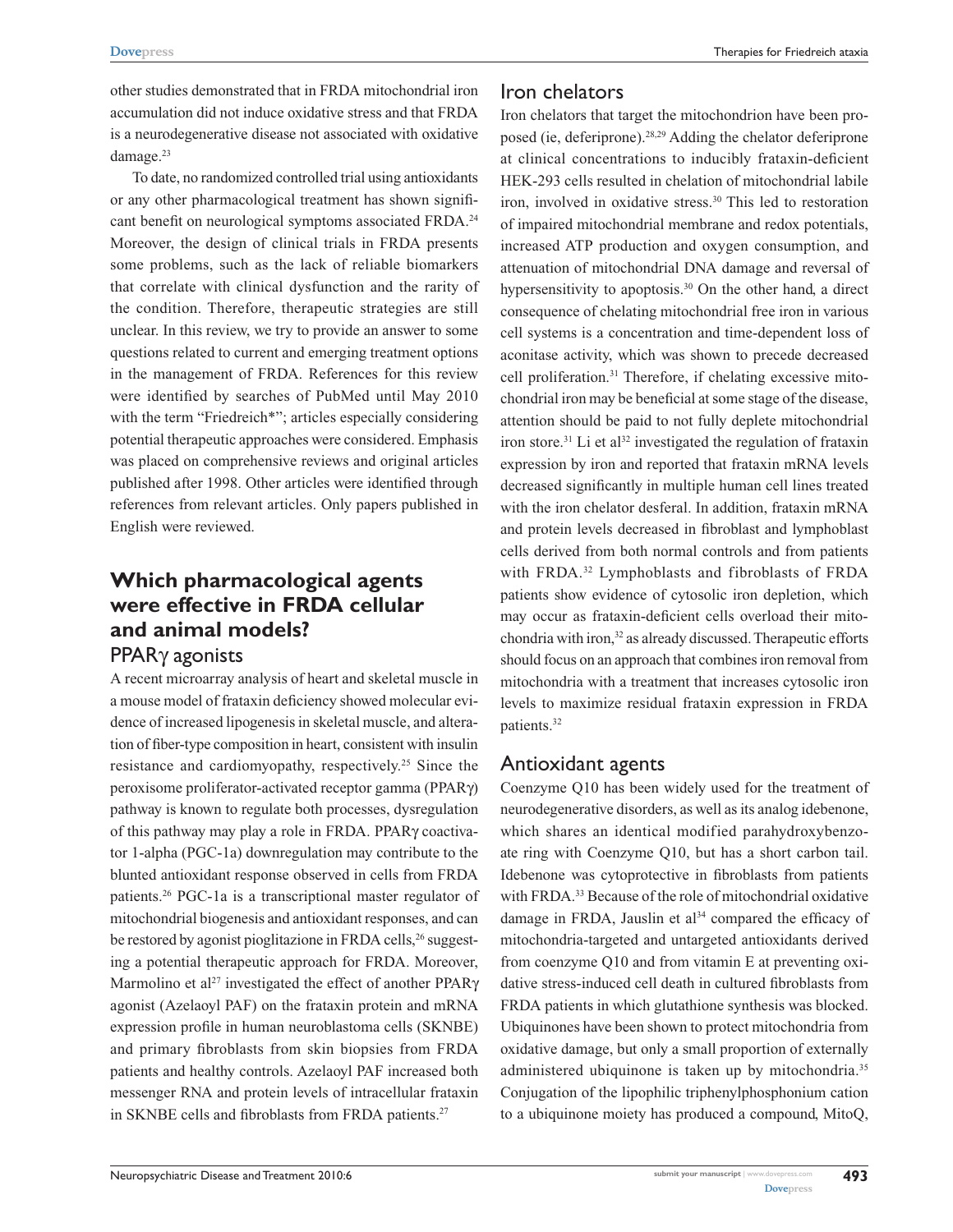which accumulates selectively into mitochondria. MitoQ passes easily through all biological membranes and, because of its positive charge, is accumulated several 100-fold within mitochondria driven by the mitochondrial membrane potential.35 The mitochondria-targeted antioxidant MitoQ was 800-fold more potent than the untargeted analog idebenone.34 The mitochondria-targeted antioxidant MitoVit E was 350-fold more potent than the water soluble analog.<sup>34</sup> Therefore, targeted antioxidants may have therapeutic potential in FRDA and in other disorders involving mitochondrial oxidative damage, but have not been investigated in FRDA patients to date.

A dose-escalation trial found that idebenone was efficacious in a frataxin-deficient mouse model of FRDA.36 Low-dose idebenone (10 and 30 mg/kg per day) showed no benefit, whereas high-dose idebenone (90 mg/kg per day) delayed the cardiac disease onset, progression, and death of frataxin-deficient animals by 1 week.36

## Gene-based strategies

FRDA is a loss of function disorder, therefore gene-based strategies designed to increase frataxin levels could be an ideal therapy for this disease, although there are still technological limitations to their clinical applicability.37 Viral vectors expressing frataxin partially corrected sensitivity to oxidative stress in FRDA fibroblasts.<sup>38,39</sup> Furthermore, in mice with a localized frataxin reduction in the brainstem functional impairment could be corrected by exposure to HSV-1 vector expressing frataxin cDNA.<sup>40</sup> Other studies reported that compounds specifically targeting the GAA repeat, such as DNA sequence-specific polyamides<sup>41</sup> or pentamidine,<sup>42</sup> were capable of increasing frataxin transcription. The exact mechanism by which these DNA-binding compounds increase transcription through GAA repeats still needs further characterization.<sup>37</sup>

#### HDAC inhibitors

Alternative gene-based strategy for the treatment of FRDA would involve the development of small-molecules increasing frataxin gene transcription.<sup>37</sup> Expanded GAA repeats may silence frataxin expression inducing heterochromatin formation, and/or forming non B-DNA structures, such as triplex and sticky DNA, which block gene transcription. Therefore, possible treatments for FRDA may include drugs that facilitate chromatin opening, such as histone deacetylase (HDAC) inhibitors.37 Gene silencing at expanded *FXN* alleles is accompanied by hypoacetylation of histones H3 and H4 and trimethylation of histone H3, observations that are consistent with a heterochromatin-mediated repression mechanism.<sup>43</sup>

Herman et al<sup>43</sup> reported the synthesis and characterization of a class of HDAC inhibitors that reversed *FXN* silencing in primary lymphocytes from individuals with FRDA. These molecules directly affected the histones associated with *FXN*, increasing acetylation at particular lysine residues on histones H3 and H4. One compound, BML-210, showed a significant increase in frataxin message levels by approximately 2-fold.<sup>43</sup> Butyric acid is another HDAC inhibitor reported to increase frataxin expression.<sup>44</sup> Furthermore, compounds with pimelic diphenylamide basic structure were able to upregulate frataxin in cells from FRDA patients and in a mouse model.<sup>45</sup> HDAC3 could be the likely cellular target of the pimelic diphenylamides HDAC inhibitors and the target for therapeutic intervention in FRDA.<sup>46</sup> Although both the HDAC3 and HDAC1/2-specific compounds share a similar mechanism of inhibition of their target enzymes, only HDAC3-specific compounds increase frataxin gene expression and frataxin protein in cells.<sup>46</sup> Rai et al<sup>47</sup> treated KIKI mice (homozygous mice carrying a  $[GAA]_{230}$  repeat in the first intron of the mouse frataxin gene) with a novel HDAC inhibitor, compound 106, which substantially increases frataxin mRNA levels in cells from FRDA individuals. The treatment increased histone H3 and H4 acetylation in chromatin near the GAA repeat and restored wild-type frataxin levels in the nervous system and heart, as determined by quantitative reverse transcription polymerase chain reaction and semiquantitative western blot analysis.47 Lack of acute toxicity, normalization of frataxin levels, and of the transcription profile changes resulting from frataxin deficiency may provide support to a possible efficacy of this or related compounds in FRDA patients.47

#### Conclusive remarks

In conclusion, gene-based strategies (including HDAC inhibitors), the agonist pioglitazione, iron chelators that target the mitochondrion such as deferiprone, coenzyme Q10, vitamin E (especially their mitochondria-targeted forms), and idebenone were found to be effective in FRDA cellular and animal models. Clinical studies with some of these agents are reviewed in the next paragraphs. Moreover, there is some preliminary evidence that flavin adenine dinucleotide<sup>48</sup> and hemin<sup>44</sup> may rescue the phenotype of frataxin deficiency in cellular and animal models, but further studies are still needed.

## **Is there a role for idebenone and other antioxidants in FRDA patients?** Idebenone

The antioxidant idebenone is a short-chain benzoquinone derivative with a structure similar to coenzyme Q10 but with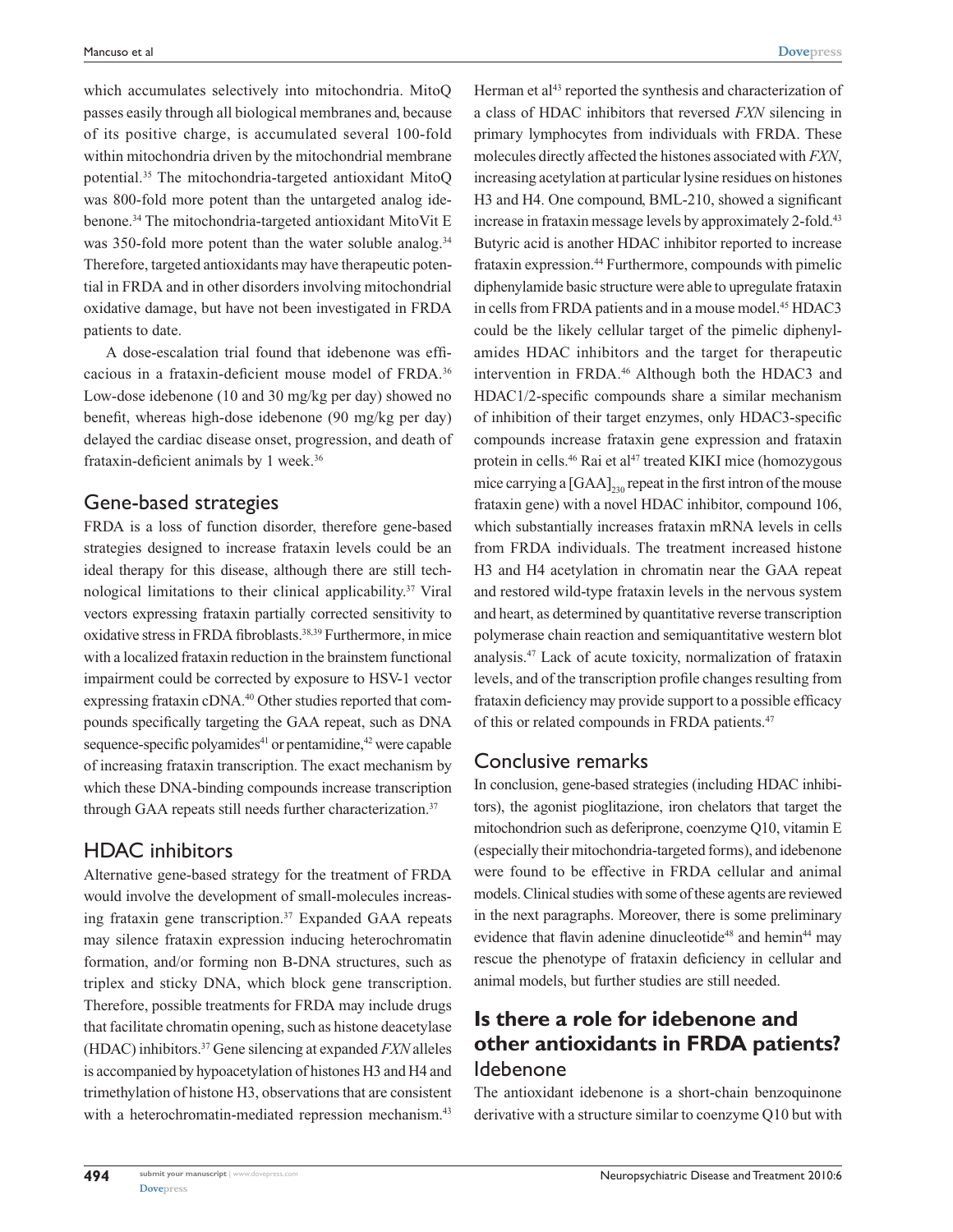a more favorable pharmacokinetic profile.<sup>49</sup> In vitro studies have shown that it acts both as an antioxidant, preventing damage to the mitochondrial membrane, and as an electron carrier, supporting mitochondrial function and ATP production.50 High doses of idebenone are safe and well tolerated in patients with FRDA.<sup>49</sup> The idebenone half-life was relatively consistent across dose levels  $(2.6-21.7 \text{ hours})$ .<sup>49</sup> It exhibited dose-dependent pharmacokinetics in daily doses up to 2,250 mg.<sup>51</sup> Idebenone plasma levels are thought to correlate with central nervous system concentrations because of its ability to penetrate central nervous system.<sup>49</sup>

Schulz et al<sup>52</sup> measured concentrations of 8-hydroxy-2′-deoxyguanosine (8OH2′dG), a marker of oxidative DNA damage, in urine and of dihydroxybenzoic acid (DHBA), a marker of hydroxyl radical attack, in plasma of 33 patients with FRDA. They found a 2.6-fold increase in normalized urinary 8OH2′dG but no change in plasma DHBA as compared with controls. Oral treatment with 5 mg/kg/day of idebenone for 8 weeks significantly decreased urinary 8OH2′dG concentrations.52

Idebenone is a promising drug for treatment of FRDA.<sup>53</sup> Early trials have demonstrated that low-dose idebenone (5 mg/kg per day) reduced cardiac hypertrophy (as determined by echocardiography) $54,55$  in the majority of patients with FRDA, with no influence upon clinical progression of the neurological disease.<sup>54,56</sup>

Recently, a randomized, placebo-controlled trial has been conducted on 48 patients with genetically confirmed FRDA.57 Treatment with higher doses of idebenone (up to 45 mg/kg) was generally well tolerated and associated with improvement also in neurological function and activities of daily living in patients with FRDA. The degree of improvement correlated with the dose of idebenone, suggesting that higher doses may be necessary to have a beneficial effect on neurological function.57 It has been also suggested that the disease stage and patient age at which idebenone treatment is initiated may be important factors in the effectiveness of the therapy.58,59 Larger randomized trial focusing on the response to idebenone therapy of both neurological and heart symptoms are required to confirm whether an early diagnosis of FRDA can be exploited to initiate such antioxidant treatment in order to prevent the progression of this disorder.

#### Other antioxidants

To evaluate the long-term efficacy of a combined antioxidant and mitochondrial enhancement therapy on the bioenergetics and clinical course of 10 patients with FRDA, Hart et  $al^{60}$ performed an open-labeled pilot trial over 47 months with a combined coenzyme Q10 (400 mg/d) and vitamin E (2,100 IU/d) therapy. They reported a significant improvement in cardiac and skeletal muscle mitochondrial bioenergetics as assessed using phosphorus magnetic resonance spectroscopy, and heart function assessed by echocardiographic fraction shortening significantly improved. Although improved fraction shortening was reported, there was no impact upon the degree of cardiac hypertrophy evident before therapy was started.<sup>60</sup> These results must be interpreted with caution because of limited patient numbers and the absence of a placebo group.

Another pilot study investigated the potential for highdose CoQ10/vitamin E therapy to modify clinical progression in FRDA.<sup>61</sup> Fifty patients were randomly divided into high-dose or low-dose CoQ10/vitamin E groups. At baseline, serum CoQ10 and vitamin E levels were significantly decreased in patients.61 During the trial, CoQ10 and vitamin E levels significantly increased in both groups. Serum CoQ10 level resulted to be the best predictor of a positive clinical response to CoO10/vitamin E therapy.<sup>61</sup>

#### Conclusive remarks

Overall, because of the lack of controlled studies, the variable doses used and the association with other antioxidant medications, vitamin E has not been appropriately tested in FRDA, and no conclusions can yet be drawn about its safety and efficacy in this disorder.<sup>62</sup> More research is needed to identify the role of vitamin E, and of other antioxidant agents, if any, in the management of FRDA and other neurodegenerative disorders.63 A meta-analysis (which included 68 randomized trials with 232,606 healthy participants and patients with various diseases) reported that treatment with β-carotene, vitamin A, and vitamin E may increase all-cause mortality.<sup>64</sup> Further study of causes of mortality is needed. These findings contradicts observational studies, claiming that synthetic antioxidant supplements improve health.<sup>64</sup> Therefore, more research is needed to establish the real safety of such compounds, including vitamin E.<sup>63</sup>

In conclusion, available evidence (Table 1) seems to suggest that patients with FRDA should be treated with idebenone, because it is well tolerated and may reduce cardiac hypertrophy and, at higher doses (up to 45 mg/kg), also improve neurological function, but large controlled clinical trials are still needed.

## **Other pharmacological agents could be useful in FRDA patients?** Carnitine and creatine

L-carnitine and creatine are natural compounds that may enhance cellular energy transduction.63 A placebo-controlled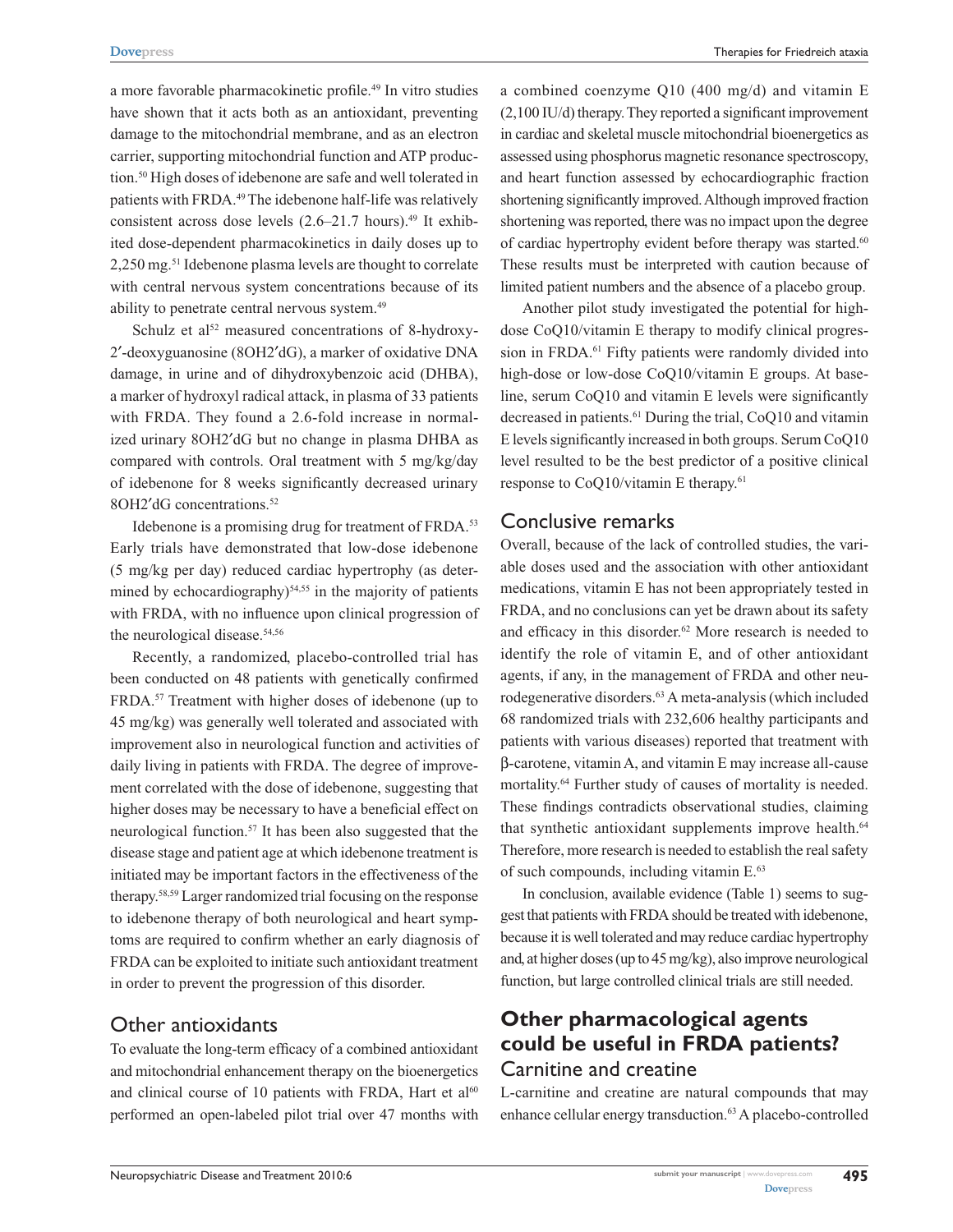|                                      | Table I Clinical trials in Friedreich ataxia  |                                                                                                                                                     |                                                                                        |                                                                              |
|--------------------------------------|-----------------------------------------------|-----------------------------------------------------------------------------------------------------------------------------------------------------|----------------------------------------------------------------------------------------|------------------------------------------------------------------------------|
| Study                                | Study design                                  | Intervention                                                                                                                                        | <b>Subjects</b>                                                                        | Main findings                                                                |
| Di Prospero et al <sup>49</sup>      | Open-label, phase IA<br>dose-escalation trial | Idebenone. In phase IA, the dose was increased<br>in 10 mg/kg increments in each successive dose                                                    | (24 adults, 27 adolescents, and 27 children),<br>Phase IA included 78 subjects with FA | proportional increase in plasma levels<br>Higher doses of idebenone led to a |
|                                      | followed by an open-label,                    | group to a maximum of 75 mg/kg. In phase 1B,                                                                                                        | and phase IB included IS subjects with                                                 | up to 55 mg/kg per day and high-                                             |
|                                      | I-month phase IB trial                        | oral idebenone was administered at 60 mg/kg                                                                                                         | FA (5 adults, 5 adolescents, and 5 children)                                           | dose idebenone was well tolerated in                                         |
|                                      |                                               | divided in 3 doses per day for I month                                                                                                              |                                                                                        | patients with FA                                                             |
| Hausse et al <sup>55</sup>           | Open trial; 6 months                          | Idebenone 5 mg/kg/day                                                                                                                               | 38 patients aged 4-22 years                                                            | Reduction in left ventricular mass                                           |
|                                      |                                               |                                                                                                                                                     |                                                                                        | of more than 20% in about half the                                           |
|                                      |                                               |                                                                                                                                                     |                                                                                        | patients                                                                     |
| Mariotti et al <sup>56</sup>         | l-year, randomized,                           | Idebenone                                                                                                                                           | 29 patients                                                                            | Reduction of interventricular septal                                         |
|                                      | placebo-controlled trial                      |                                                                                                                                                     |                                                                                        | thickness and left ventricular mass                                          |
| Di Prospero et al <sup>57</sup>      | 6-month, randomized,                          | Idebenone. The patients received placebo or                                                                                                         | 48 patients, aged 9-17 years                                                           | Treatment with higher doses of                                               |
|                                      | double-blind,                                 | I of 3 doses of idebenone (approximately 5, 15,                                                                                                     |                                                                                        | idebenone was generally well tolerated                                       |
|                                      | placebo-controlled                            | and 45 mg/kg), stratified by body weight                                                                                                            |                                                                                        | and associated with improvement in                                           |
|                                      | study                                         |                                                                                                                                                     |                                                                                        | neurological function                                                        |
| Hart et al <sup>60</sup>             | Open-labeled pilot trial                      | A combined coenzyme Q10 (400 mg/d) and                                                                                                              | 10 patients                                                                            | Improvement in cardiac and skeletal                                          |
|                                      | over 47 months                                | vitamin E (2,100 IU/d) therapy                                                                                                                      |                                                                                        | muscle bioenergetics                                                         |
| Abbreviation: FA, Friedreich ataxia. |                                               | <b>Note:</b> The great majority of these studies must be interpreted with caution because of limited patient numbers and absence of placebo groups. |                                                                                        |                                                                              |

triple-phase crossover trial of L-carnitine  $(3 \text{ g/d})$  and creatine  $(6.75 \text{ g/d})$  has been performed in 16 patients with genetically confirmed FRDA.65 Ataxia rating scale and echocardiographic parameters remained unchanged.65

## Erythropoietin

Peripherally administered erythropoietin (EPO), which could increase the amount of frataxin protein at posttranslational level in primary fibroblast cell cultures<sup>66</sup> or isolated lympho- $\text{cytes}^{67}$  derived from FRDA patients, crosses the blood – brain barrier.68 It may stimulate neurogenesis, neuronal differentiation, and activate brain neurotrophic, antiapoptotic, antioxidant, and anti-inflammatory signaling.<sup>68</sup> Boesch et al<sup>69</sup> performed an open-label clinical pilot study with recombinant human EPO. Twelve FRDA patients received 5,000 units recombinant human EPO 3 times weekly subcutaneously. Treatment with recombinant human EPO showed a persistent and significant increase in frataxin levels after 8 weeks and a reduction of oxidative stress markers (urinary 8-hydroxydeoxyguanosine and serum peroxides).<sup>69</sup> The same research group<sup>70</sup> subsequently reported a 6-month open-label clinical pilot study of safety and efficacy of EPO treatment in 8 FRDA patients (2,000 units thrice a week). Scores in Ataxia Rating Scales improved significantly, with a persistent increase of frataxin levels and a reduction of oxidative stress parameters, but increases in hematocrit requiring phlebotomies occurred in 4 of 8 patients. Safety monitoring with regular blood cell counts and parameters of iron metabolism is a potential limitation of this approach, which to date has not been evaluated with a double-blind controlled study.70

## Conclusive remarks

To date, pharmacological approaches other than idebenone and symptomatic therapies are not routinely indicated in patients with FRDA.

## **Which symptomatic countermeasures are available for FRDA patients?**

Symptomatic therapy, which comprises antidiabetic therapy in case of diabetes and cardiologic therapy in case of rhythm abnormalities or heart failure, $71$  as well as baclofen for spasticity,72 may markedly improve quality of life and prognosis of affected individuals. The levorotatory form of 5-hydroxytryptophan could be able to modify the cerebellar symptoms in patients with FRDA, but the effect is only partial and not clinically major.73 Recent preliminary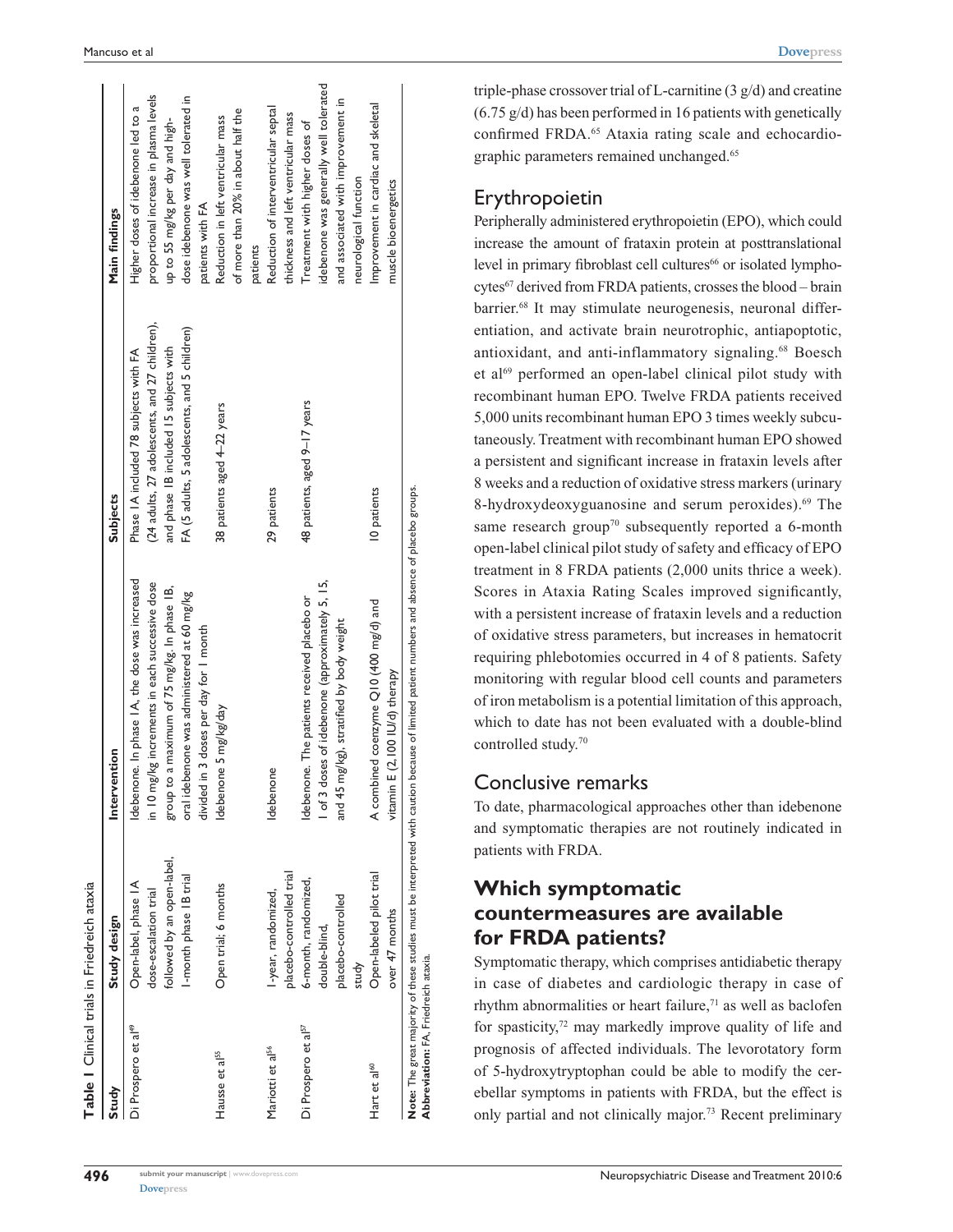evidence suggests that riluzole may be potentially effective as symptomatic therapy in diverse forms of cerebellar ataxia.74

Furthermore, in patients with cerebellar ataxia, coordinative training improved motor performance and reduced ataxia symptoms, enabling them to achieve personally meaningful goals in everyday life.75 Rehabilitation therapies usually focus on strategies and compensatory techniques for maintaining or improving abilities to continue to participate in all environmental contexts for as long as possible.<sup>76</sup> The benefits of physical exercise programs have been demonstrated for patient with other degenerative disabilities that include ataxia, but at present there is little evidence supporting specific physical therapy interventions that would address impairments or functional concerns in patients with FRDA.76 Patients with FRDA may improve aerobic fitness by participating in stationary cycling for 20–25 minutes at 70%–85% of their maximum heart rate.77 The plan of care should include daily attention to range of motion, including muscle length and soft-tissue extensibility, as well as maintaining independence in mobility.77

Maintaining biomechanical alignment is another important therapeutic consideration.76 Orthopedic problems such as foot deformities and scoliosis are often treated with orthoses<sup>78</sup> or surgery79 and may result in a temporary improvement in function.76 Early intervention for biomechanical changes in the foot significantly improves alignment and thus weight bearing ability and mobility outcomes.<sup>79</sup>

## **Conclusion and perspectives**

In conclusion, to date the best care for patients with FRDA has not been defined according to evidence-based criteria, and all efforts should be made to obtain solid standards of care, although this goal is difficult to accomplish for a rare disease.<sup>80</sup> The first phase 2 trial of idebenone has shown dose-dependent effects on neurological scale scores in children and adolescents with FRDA.<sup>57</sup> Large trials are needed to investigate whether all patients with FRDA can benefit from idebenone treatment, regardless of age and disease stage.<sup>80</sup>

Additional studies with animal models will be essential for an enhanced understanding of the disease pathophysiology and for the development of better therapies.<sup>81</sup> Animal and human studies are strongly needed to assess if any of the described new treatment strategies, such as iron-chelating therapies or treatment with EPO or HDAC inhibitors and other gene-based strategies, may translate into an effective therapy for this devastating disorder.

## **Acknowledgment**

This study was supported by Telethon Grant GUP09004.

## **Disclosure**

The authors report no conflicts of interest in this work.

#### **References**

- 1. Campuzano V, Montermini L, Molto MD, et al. Friedreich's ataxia: autosomal recessive disease caused by an intronic GAA triplet repeat expansion. *Science*. 1996;271(5254):1423–1427.
- 2. Fogel BL, Perlman S. Clinical features and molecular genetics of autosomal recessive cerebellar ataxias. *Lancet Neurol*. 2007;6(3): 245–257.
- 3. Pandolfo M. Friedreich ataxia. *Arch Neurol*. 2008;65(10):1296–1303.
- 4. Della Nave R, Ginestroni A, Giannelli M, et al. Brain structural damage in Friedreich's ataxia. *J Neurol Neurosurg Psychiatr*. 2008;79(1): 82–85.
- 5. Franca MC Jr, D'Abreu A, Yasuda CL, et al. A combined voxel-based morphometry and 1H-MRS study in patients with Friedreich's ataxia. *J Neurol*. 2009;256(7):1114–1120.
- 6. Pagani E, Ginestroni A, Della Nave R, et al. Assessment of brain white matter fiber bundle atrophy in patients with Friedreich ataxia. *Radiology*. 2010;255(3):882–889.
- 7. Hsu DT. Cardiac manifestations of neuromuscular disorders in children. *Paediatr Respir Rev*. 2010;11(1):35–38.
- 8. Kipps A, Alexander M, Colan SD, et al. The longitudinal course of cardiomyopathy in Friedreich's ataxia during childhood. *Pediatr Cardiol*. 2009;30(3):306–310.
- 9. La Pean A, Jeffries N, Grow C, Ravina B, Di Prospero NA. Predictors of progression in patients with Friedreich ataxia. *Mov Disord*. 2008;23(14):2026–2032.
- 10. Campuzano V, Montermini L, Lutz Y, et al. Frataxin is reduced in Friedreich ataxia patients and is associated with mitochondrial membranes. *Hum Mol Genet*. 1997;6(11):1771–1780.
- 11. Shishkin AA, Voineagu I, Matera R, et al. Large-scale expansions of Friedreich's ataxia GAA repeats in yeast. *Mol Cell*. 2009;35(1): 82–92.
- 12. Levi S, Rovida E. The role of iron in mitochondrial function. *Biochim Biophys Acta*. 2009;1790(7):629–636.
- 13. Correia AR, Wang T, Craig EA, Gomes CM. Iron-binding activity in yeast frataxin entails a trade off with stability in the alpha1/beta1 acidic ridge region. *Biochem J*. 2010;426(2):197–203.
- 14. Popescu BF, Pickering IJ, George GN, Nichol H. The chemical form of mitochondrial iron in Friedreich's ataxia. *J Inorg Biochem*. 2007;101(6):957–966.
- 15. Huang ML, Becker EM, Whitnall M, Rahmanto YS, Ponka P, Richardson DR. Elucidation of the mechanism of mitochondrial iron loading in Friedreich's ataxia by analysis of a mouse mutant. *Proc Natl Acad Sci U S A*. 2009;106(38):16381–16386.
- 16. Richardson DR, Huang ML, Whitnall M, Becker EM, Ponka P, Rahmanto YS. The ins and outs of mitochondrial iron-loading: the metabolic defect in Friedreich's ataxia. *J Mol Med*. 2010;88(4):323–329.
- 17. Sparaco M, Gaeta LM, Santorelli FM, et al. Friedreich's ataxia: oxidative stress and cytoskeletal abnormalities. *J Neurol Sci*. 2009;287(1–2):111–118.
- 18. Gakh O, Park S, Liu G, et al. Mitochondrial iron detoxification is a primary function of frataxin that limits oxidative damage and preserves cell longevity. *Hum Mol Genet*. 2006;15(3):467–479.
- 19. Rustin P, von Kleist-Retzow JC, Chantrel-Groussard K, Sidi D, MunnichA, Rotig A. Effect of idebenone on cardiomyopathy in Friedreich's ataxia: a preliminary study. *Lancet*. 1999;354(9177):477–479.
- 20. Lodi R, Cooper JM, Bradley JL, et al. Deficit of in vivo mitochondrial ATP production in patients with Friedreich ataxia. *Proc Natl Acad Sci U S A*. 1999;96(20):11492–11495.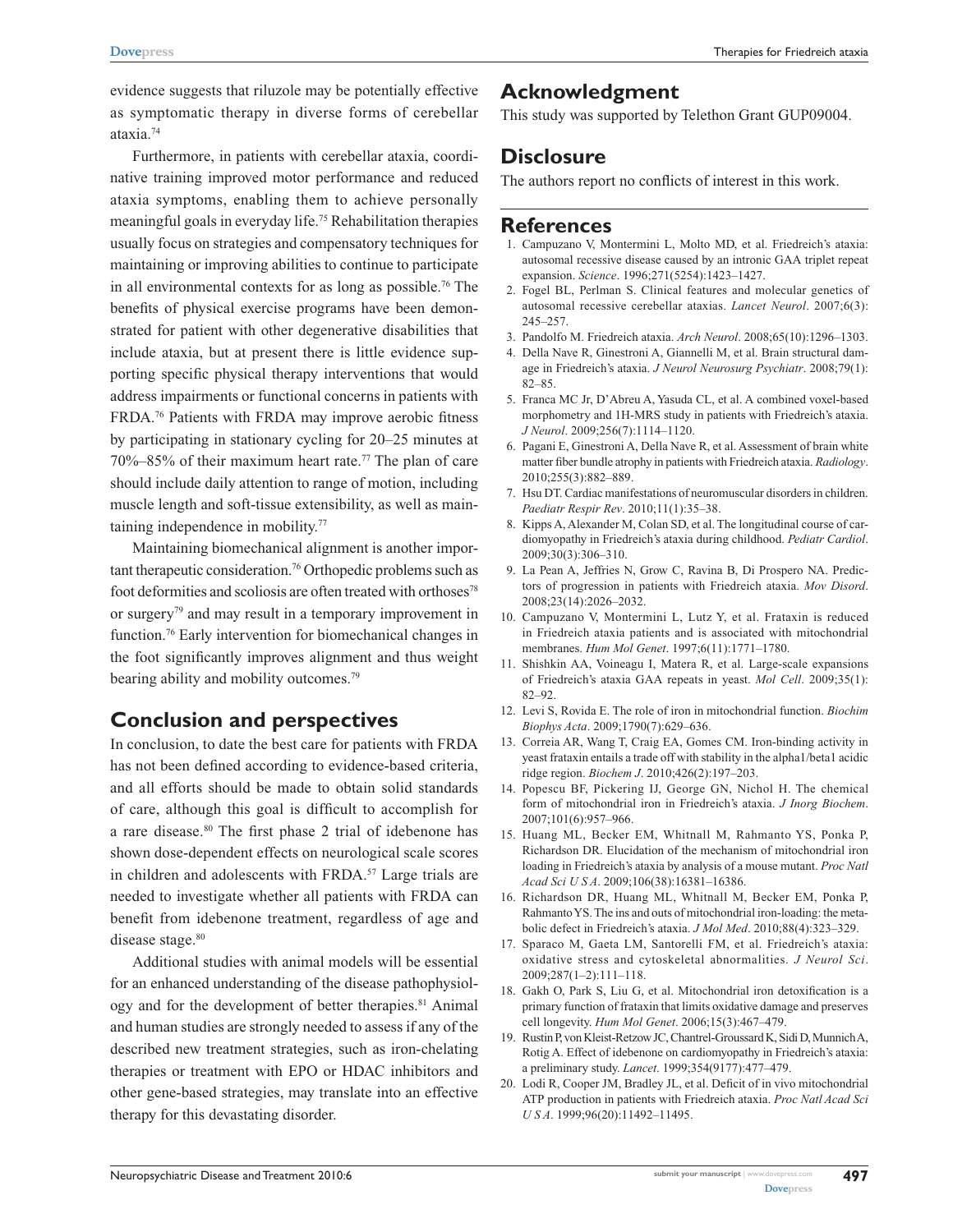- 21. Giacchetti M, Monticelli A, De Biase I, et al. Mitochondrial DNA haplogroups influence the Friedreich's ataxia phenotype. *J Med Genet*. 2004;41(4):293–295.
- 22. Heidari MM, Houshmand M, Hosseinkhani S, Nafissi S, Scheiber-Mojdehkar B, Khatami M. Association between trinucleotide CAG repeats of the DNA polymerase gene (POLG) with age of onset of Iranian Friedreich's ataxia patients. *Neurol Sci*. 2008;29(6):489–493.
- 23. Seznec H, Simon D, Bouton C, et al. Friedreich ataxia: the oxidative stress paradox. *Hum Mol Genet*. 2005;14(4):463–474.
- 24. Kearney M, Orrell RW, Fahey M, Pandolfo M. Antioxidants and other pharmacological treatments for Friedreich ataxia. *Cochrane Database Syst Rev*. 2009;(4):CD007791.
- 25. Coppola G, Marmolino D, Lu D, et al. Functional genomic analysis of frataxin deficiency reveals tissue-specific alterations and identifies the PPARgamma pathway as a therapeutic target in Friedreich's ataxia. *Hum Mol Genet*. 2009;18(13):2452–2461.
- 26. Marmolino D, Manto M, Acquaviva F, et al. PGC-1alpha downregulation affects the antioxidant response in Friedreich's ataxia. *PLoS One*. 2010;5(4):e10025.
- 27. Marmolino D, Acquaviva F, Pinelli M, et al. PPAR-gamma agonist Azelaoyl PAF increases frataxin protein and mRNA expression: new implications for the Friedreich's ataxia therapy. *Cerebellum*. 2009;8(2):98–103.
- 28. Kontoghiorghes GJ, Efstathiou A, Kleanthous M, Michaelides Y, Kolnagou A. Risk/benefit assessment, advantages over other drugs and targeting methods in the use of deferiprone as a pharmaceutical antioxidant in iron loading and non iron loading conditions. *Hemoglobin*. 2009;33(5):386–397.
- 29. Richardson DR. Friedreich's ataxia: iron chelators that target the mitochondrion as a therapeutic strategy? *Expert Opin Investig Drugs*. 2003;12(2):235–245.
- 30. Kakhlon O, Manning H, Breuer W, et al. Cell functions impaired by frataxin deficiency are restored by drug-mediated iron relocation. *Blood*. 2008;112(13):5219–5227.
- 31. Goncalves S, Paupe V, Dassa EP, Rustin P. Deferiprone targets aconitase: implication for Friedreich's ataxia treatment. *BMC Neurol*. 2008;8:20.
- 32. Li K, Besse EK, Ha D, Kovtunovych G, Rouault TA. Iron-dependent regulation of frataxin expression: implications for treatment of Friedreich ataxia. *Hum Mol Genet*. 2008;17(15):2265–2273.
- 33. Jauslin ML, Wirth T, Meier T, Schoumacher F. A cellular model for Friedreich ataxia reveals small-molecule glutathione peroxidase mimetics as novel treatment strategy. *Hum Mol Genet*. 2002;11(24):3055–3063.
- 34. Jauslin ML, Meier T, Smith RA, Murphy MP. Mitochondria-targeted antioxidants protect Friedreich ataxia fibroblasts from endogenous oxidative stress more effectively than untargeted antioxidants. *FASEB J*. 2003;17(13):1972–1974.
- 35. Cocheme HM, Kelso GF, James AM, et al. Mitochondrial targeting of quinones: therapeutic implications. *Mitochondrion*. 2007; 7 Suppl:S94–S102.
- 36. Seznec H, Simon D, Monassier L, et al. Idebenone delays the onset of cardiac functional alteration without correction of Fe-S enzymes deficit in a mouse model for Friedreich ataxia. *Hum Mol Genet*. 2004;13(10):1017–1024.
- 37. Hebert MD. Targeting the gene in Friedreich ataxia. *Biochimie*. 2008;90(8):1131–1139.
- 38. Fleming J, Spinoulas A, Zheng M, et al. Partial correction of sensitivity to oxidant stress in Friedreich ataxia patient fibroblasts by frataxinencoding adeno-associated virus and lentivirus vectors. *Hum Gene Ther*. 2005;16(8):947–956.
- 39. Gomez-Sebastian S, Gimenez-Cassina A, Diaz-Nido J, Lim F, Wade-Martins R. Infectious delivery and expression of a 135 kb human FRDA genomic DNA locus complements Friedreich's ataxia deficiency in human cells. *Mol Ther*. 2007;15(2):248–254.
- 40. Lim F, Palomo GM, Mauritz C, et al. Functional recovery in a Friedreich's ataxia mouse model by frataxin gene transfer using an HSV-1 amplicon vector. *Mol Ther*. 2007;15(6):1072–1078.
- 41. Burnett R, Melander C, Puckett JW, et al. DNA sequence-specific polyamides alleviate transcription inhibition associated with long GAA. TTC repeats in Friedreich's ataxia. *Proc Natl Acad Sci U S A*. 2006; 103(31):11497–11502.
- 42. Grant L, Sun J, Xu H, Subramony SH, Chaires JB, Hebert MD. Rational selection of small molecules that increase transcription through the GAA repeats found in Friedreich's ataxia. *FEBS Lett*. 2006;580(22):5399–5405.
- 43. Herman D, Jenssen K, Burnett R, Soragni E, Perlman SL, Gottesfeld JM. Histone deacetylase inhibitors reverse gene silencing in Friedreich's ataxia. *Nat Chem Biol*. 2006;2(10):551–558.
- 44. Sarsero JP, Li L, Wardan H, Sitte K, Williamson R, Ioannou PA. Upregulation of expression from the FRDA genomic locus for the therapy of Friedreich ataxia. *J Gene Med*. 2003;5(1):72–81.
- 45. Rai M, Soragni E, Chou CJ, et al. Two new pimelic diphenylamide HDAC inhibitors induce sustained frataxin upregulation in cells from Friedreich's ataxia patients and in a mouse model. *PLoS One*. 2010;5(1):e8825.
- 46. Xu C, Soragni E, Chou CJ, et al. Chemical probes identify a role for histone deacetylase 3 in Friedreich's ataxia gene silencing. *Chem Biol*. 2009;16(9):980–989.
- 47. Rai M, Soragni E, Jenssen K, et al. HDAC inhibitors correct frataxin deficiency in a Friedreich ataxia mouse model. *PLoS One*. 2008;3(4):e1958.
- 48. Gonzalez-Cabo P, Ros S, Palau F. Flavin adenine dinucleotide rescues the phenotype of frataxin deficiency. *PLoS One*. 2010;5(1):e8872.
- 49. Di Prospero NA, Sumner CJ, Penzak SR, Ravina B, Fischbeck KH, Taylor JP. Safety, tolerability, and pharmacokinetics of high-dose idebenone in patients with Friedreich ataxia. *Arch Neurol*. 2007;64(6): 803–808.
- 50. Meier T, Buyse G. Idebenone: an emerging therapy for Friedreich ataxia. *J Neurol*. 2009;256 Suppl 1:25–30.
- 51. Bodmer M, Vankan P, Dreier M, Kutz KW, Drewe J. Pharmacokinetics and metabolism of idebenone in healthy male subjects. *Eur J Clin Pharmacol*. 2009;65(5):493–501.
- 52. Schulz JB, Dehmer T, Schols L, et al. Oxidative stress in patients with Friedreich ataxia. *Neurology*. 2000;55(11):1719–1721.
- 53. Cooper JM, Schapira AH. Friedreich's ataxia: coenzyme Q10 and vitamin E therapy. *Mitochondrion*. 2007;7 Suppl:S127–S135.
- 54. Rustin P, Rotig A, Munnich A, Sidi D. Heart hypertrophy and function are improved by idebenone in Friedreich's ataxia. *Free Radic Res*. 2002;36(4):467–469.
- 55. Hausse AO, Aggoun Y, Bonnet D, et al. Idebenone and reduced cardiac hypertrophy in Friedreich's ataxia. *Heart*. 2002;87(4):346–349.
- 56. Mariotti C, Solari A, Torta D, Marano L, Fiorentini C, Di Donato S. Idebenone treatment in Friedreich patients: one-year-long randomized placebo-controlled trial. *Neurology*. 2003;60(10):1676–1679.
- 57. Di Prospero NA, Baker A, Jeffries N, Fischbeck KH. Neurological effects of high-dose idebenone in patients with Friedreich's ataxia: a randomised, placebo-controlled trial. *Lancet Neurol*. 2007;6(10):878–886.
- 58. Artuch R, Aracil A, Mas A, et al. Friedreich's ataxia: idebenone treatment in early stage patients. *Neuropediatrics*. 2002;33(4):190–193.
- 59. Pineda M, Arpa J, Montero R, et al. Idebenone treatment in paediatric and adult patients with Friedreich ataxia: long-term follow-up. *Eur J Paediatr Neurol*. 2008;12(6):470–475.
- 60. Hart PE, Lodi R, Rajagopalan B, et al. Antioxidant treatment of patients with Friedreich ataxia: four-year follow-up. *Arch Neurol*. 2005;62(4):621–626.
- 61. Cooper JM, Korlipara LV, Hart PE, Bradley JL, Schapira AH. Coenzyme Q10 and vitamin E deficiency in Friedreich's ataxia: predictor of efficacy of vitamin E and coenzyme Q10 therapy. *Eur J Neurol*. 2008;15(12):1371–1379.
- 62. Pandolfo M. Drug insight: antioxidant therapy in inherited ataxias. *Nat Clin Pract Neurol*. 2008;4(2):86–96.
- 63. Orsucci D, Filosto M, Siciliano G, Mancuso M. Electron transfer mediators and other metabolites and cofactors in the treatment of mitochondrial dysfunction. *Nutr Rev*. 2009;67(8):427–438.